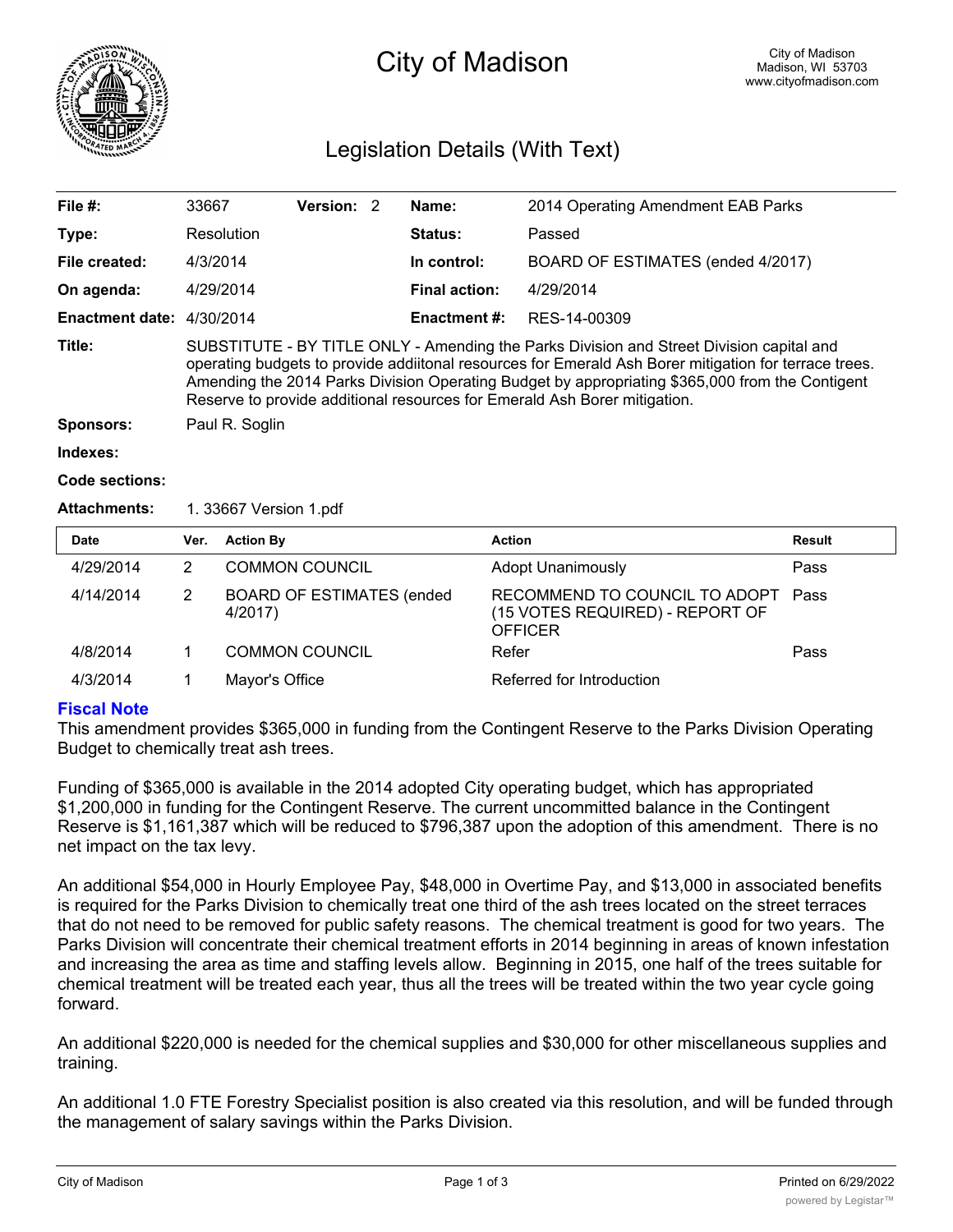#### **File #:** 33667, **Version:** 2

Additional equipment necessary for the removal and replanting of ash trees that are deemed to be a public safety hazard includes two pick-up trucks, one clam and a tower truck. The pick-up trucks and the clam will be purchased using the funding in the Parks Division's approved 2014 capital budget project Emerald Ash Borer Mitigation (810766) of \$220,000. Fleet Services will purchase the tower using their existing capital budget funding authority in capital project Replace Equipment (815506) and this resolution authorizes the increase in the fleet size by one unit.

# **Title**

SUBSTITUTE - BY TITLE ONLY - Amending the Parks Division and Street Division capital and operating budgets to provide addiitonal resources for Emerald Ash Borer mitigation for terrace trees. Amending the 2014 Parks Division Operating Budget by appropriating \$365,000 from the Contigent Reserve to provide additional resources for Emerald Ash Borer mitigation.

# **Body**

WHEREAS, the City of Madison has been working on mitigation methods to lessen the impact of Emerald Ash Borer (EAB) on the more than 21,000 terrace ash trees, numerous ash trees in parks and other City owned land, and many thousands on private property; and

WHEREAS, the Common Council accepted the Emerald Ash Borer Taskforce report and adopted the recommendations included therein on September 18, 2012; and

WHEREAS, the Common Council accepted the Emerald Ash Borer Taskforce report and adopted the modified recommendations including treatment standards (e.g. 10" minimum size) in September 2013; and

WHEREAS, the EAB has been confirmed in the City of Madison and Dane County; and

WHEREAS, both Parks and Streets will require additional resources to adequately respond to the EAB pursuant to the recommendations of the report; and

WHEREAS, The Streets Division anticipates significant future costs for stump grubbing, brush collection, and brush processing. Some of the brush collection and brush processing will be for privately owned trees. The Division plans to request an additional 16 FTE positions over the next two to three years, along with added funding for overtime and Fleet Service expenses. These costs may total as much as \$1,500,000 by 2016. It is anticipated that most of the EAB related costs for terrace trees will be capitalized (that is, funded through the capital budget), along with Parks expenses for ash tree removal and replacement, as the new trees would have expected useful lives of several decades. This higher level of funding would not be perpetual, but would rather be necessary for the estimated eight to ten years required for removal of all ash trees untreated with chemicals. Funding will be requested as necessary though the normal 2015 and future year capital and operating budget processes; and

WHEREAS, the Parks Division is planning to chemically treat 1/3 of the eligible terrace trees in 2014 at a cost of approximately \$365,000, including some initial start-up costs and the 2015 Operating Budget request will include funding sufficient to treat 1/2 of the eligible terrace trees; and

WHEREAS, the 2015 Parks Operating Budget request will also include the creation of, and funding for, 1.0 FTE Equipment Operator 3; 2.0 FTE Arborist 2; and 4.0 FTE Arborist 1 permanent positions focused on EAB Mitigation in the City and funded via billings to the capital project for removal and replacement of ash trees; and

WHEREAS, the 2015 Parks Capital Budget request will include funding sufficient to cover the expenses for the additional staff and the costs to procure trees to replace removals in a timely manner; and

WHEREAS, the impact of this amendment and corresponding funding authority not being adopted is that